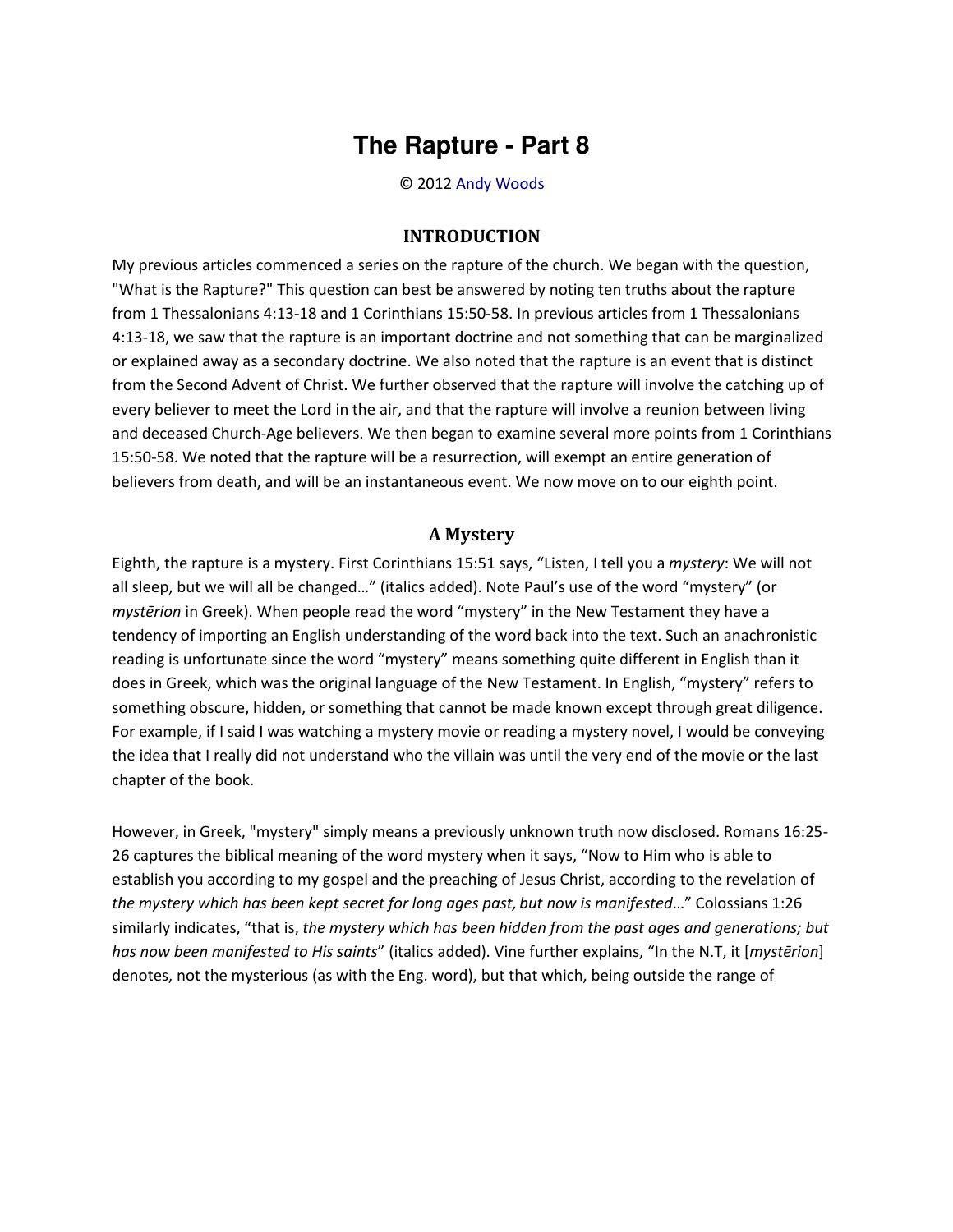unassisted natural apprehension, can be made known only by Divine revelation, and is made known in a manner and at a time appointed by God, and to those who are illumined by His Spirit."<sup>1</sup>

Thus, because Paul classified the rapture as a mystery in 1 Corinthians 15:51, it is a theological concept unknown in the Old Testament and is barely even hinted at in the Gospels. John 14:1-4 is likely the first reference to the rapture in the entire Bible and represents the only time that Christ referred to this event in His entire ministry.<sup>2</sup> By contrast, the Second Advent, which will take place at the end of the Tribulation period, is an event spoken of openly not only in the New Testament (Acts 1:11; 2 Thess. 1:6-10; Rev 1:7) but in the pages of the Old Testament as well (Zech. 14:4). In fact, Job, which is the oldest book of the entire Bible, mentions the Second Advent when it says, "As for me, I know that my Redeemer lives, And at the last He will take His stand on the earth" (Job 19:25). My point is that while the Second Advent is openly revealed throughout most of the canon of Scripture from Genesis to Revelation, not so the rapture which is only revealed in the New Testament and does not even become prominent until the writings of the Apostle Paul.

In fact, it is not just the rapture that is a mystery, but so is the entire Church Age. The Church Age refers to the period of time between the church's birthday on the Day of Pentecost in Acts 2 and the conclusion of the church's earthly mission at the point of the rapture. Paul called this entire period of time a mystery (Eph. 3:3-6) that the Old Testament prophets could not foresee (1 Pet. 1:10-11). This age is not even hinted at in any sense in Scripture until the Upper Room Discourse (John 13-17).

Paul's special calling, among other things, was to unfold this unique period of time called the Church Age. Since this age is unknown in the Old Testament and only alluded to briefly by Christ, without Paul's thirteen letters, we would have very limited knowledge regarding the Church Age. What is the church's mission? How are its leaders selected? How is it to be governed? What are its ordinances? How has God equipped its members to serve Him in its local communities? How does it deal with sin in its midst? All of these questions would remain largely unanswered had Paul not been set aside and given the task of filling out mystery realm doctrine for the Church Age. Paul's unique calling may help explain why God allowed him to spend so much time in prison. Unlike modern prisons which are often accompanied with weight rooms and entertainment through colored and cable television, a firstcentury prison had no such accoutrements. Thus, Paul's multiple imprisonments, whether they be in Caesarea or his two Roman imprisonments, gave him ample opportunity to not only receive revelation from God regarding mystery realm Church Age doctrine but also to record such doctrine in his thirteen letters.

 $1$  W. E. Vine, Vine's Complete Expository Dictionary of the Old and New Testament Words (Nashville: Nelson, 1996), 424.

<sup>&</sup>lt;sup>2</sup> For exegetical evidence indicating that Christ alluded to the rapture in this passage, see Andy Woods, "Jesus and the Rapture," http://www.pre-trib.org/data/pdf/Woods-JesusandtheRapture.pdf.